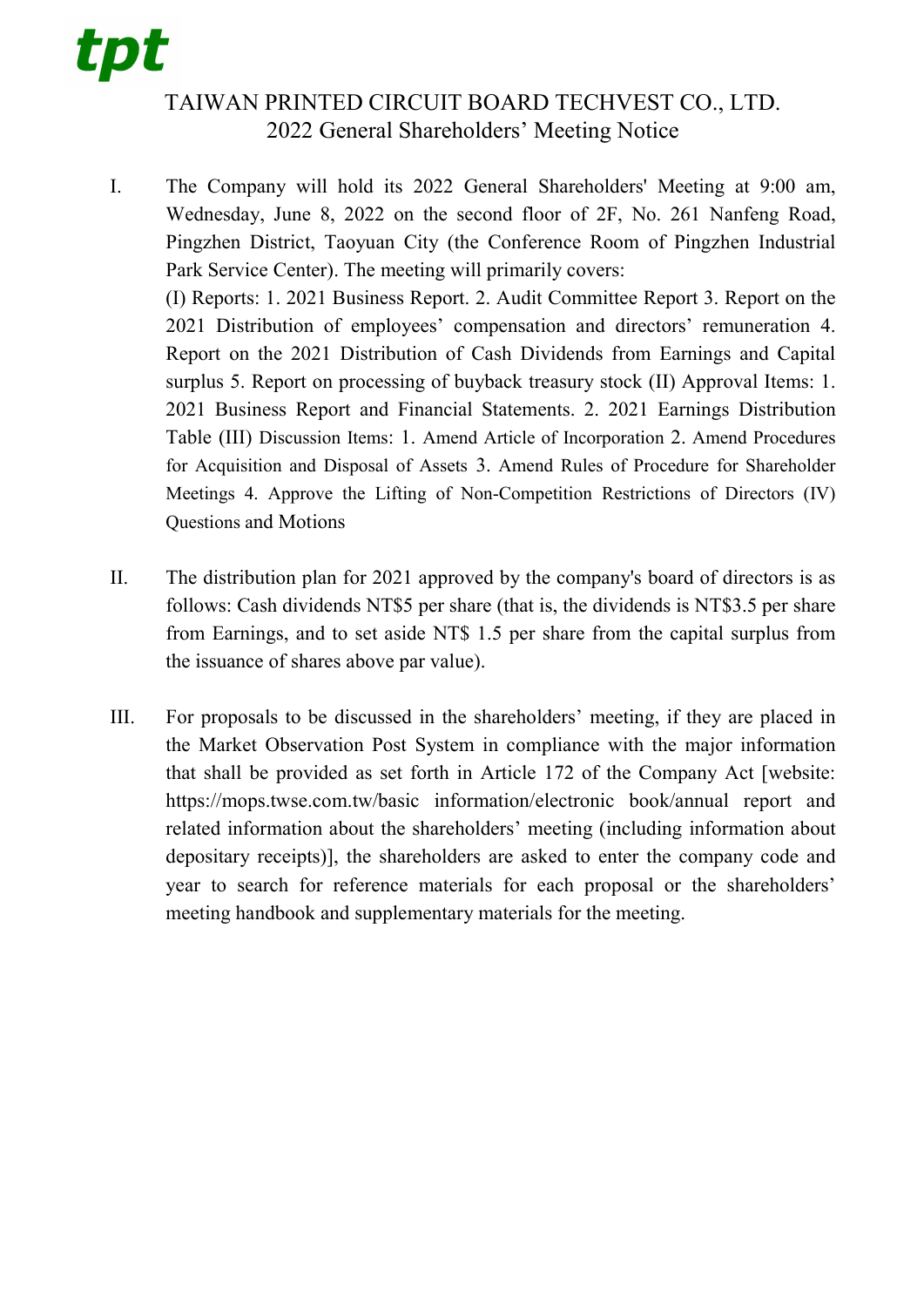

- IV. Please find enclosed herewith the Meeting Notice and the Proxy Form, one copy each. If you decide to attend the meeting in person, please sign or affix your seal on the second slip of the Meeting Notice (no need to mail it back) and bring it to the meeting venue on the scheduled meeting day (Check-in starts at 8:30 am at the meeting venue). If you wish to arrange a proxy to attend the meeting on your behalf, please sign or affix your seal on the Proxy Form, write down the name and address of the proxy and sign or seal your name; mail/deliver the form to the company's registrar, KGI Securities Corporation Registrar (5F, No. 2, Sec. 1, Chongqing South Road, Taipei City) at least five (5) days before the scheduled date of meeting. The agent will mail the Attendance Sign-in Card accordingly. In the event that the Attendance Sign-in Card is not received before the meeting, please bring the identification supporting documents to the venue directly to apply for its re-issuance.
- V. According to Article 26-2 of the Securities and Exchange Act: "The notice of the shareholders' meeting to be given by an issuer to shareholders who own less than 1,000 shares of nominal stocks may be given in the form of a public announcement; for a general shareholders meeting, such public announcements shall be served with 30 days prior notice." Therefore, it will not be sent again.
- VI. Shareholders may cast their votes electronically for this shareholders' meeting from May 7 through June 5, 2022. Please log in to the "Shareholders e-voting" platform of the Taiwan Depository & Clearing Corporation (website: https://www.stockvote.com.tw) in accordance with the related operating instruction.
- VII. The statistical and verification institution for the Proxy Forms of the meeting is the Registrar of KGI Securities Corporation.